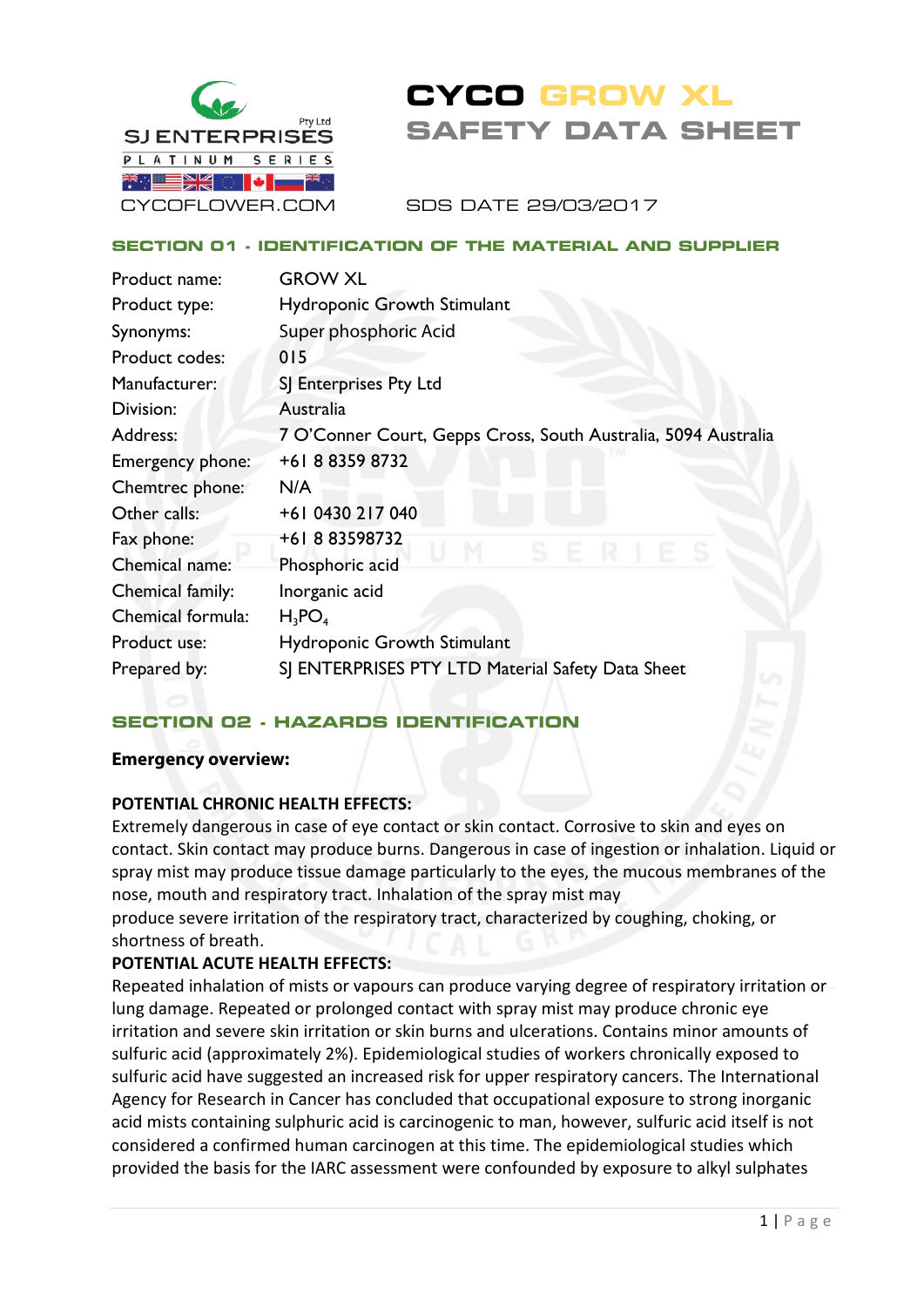(known animal carcinogens), other chemicals, and smoking. Based on the evidence from all human and animal studies, no definitive relationship has been shown between increased risk of respiratory tract cancer and sulfuric acid alone. Sulfuric acid can react with other substances to form mutagenic and possibly carcinogenic products such as alkyl sulfates.

## **Routes of entry:**

**Eyes:** Liquid or spray mist may produce tissue damage particularly to the eyes.

**Skin:** May cause severe skin irritation or skin burns and ulcerations.

**Ingestion:** May cause irritation to the gastrointestinal tract. Symptoms may include nausea, vomiting and diarrhea.

**Inhalation:** Repeated inhalation of mists or vapours can produce varying degree of

respiratory irritation or lung damage

**Acute Health Hazards:** No Information found

**Chronic health hazards:** No known chronic hazards. Not listed by NTP, IARC or OSHA as a carcinogen.

**Medical conditions generally aggravated by exposure:** No Data found.

## **Carcinogenicity**

**Osha:** N/A ACGIH: N/A NTP: N/A IARC: N/A

#### **Other:** N/A

No classification data on carcinogenic properties of this material is available from the EPA, IARC, NTP, OSHA or ACGIH

#### **SECTION 03 - COMPOSITION/INFORMATION ON INGREDIENTS**

| CAS NO.                       | % WT                   | % VOL                | SARA 313 REPORTABLE |
|-------------------------------|------------------------|----------------------|---------------------|
| $H_3PO_4$                     | $0.87\%(w/v)$          |                      |                     |
|                               |                        |                      |                     |
| SHA PEL-TWA: N/A              | ppm                    | mq/m3                |                     |
| OSHA PEL STEL: N/A            | $0.087 \times 10^{-7}$ | $0.35 \times 10^{6}$ |                     |
| OSHA PEL CEILING: N/A         |                        |                      |                     |
| <b>ACGIH TLV-TWA: N/A</b>     |                        |                      |                     |
| <b>ACGIH TLV STEL: N/A</b>    |                        |                      |                     |
| <b>ACGIH TLV CEILING: N/A</b> |                        |                      |                     |

#### **SECTION 04 - FIRST AID MEASURES**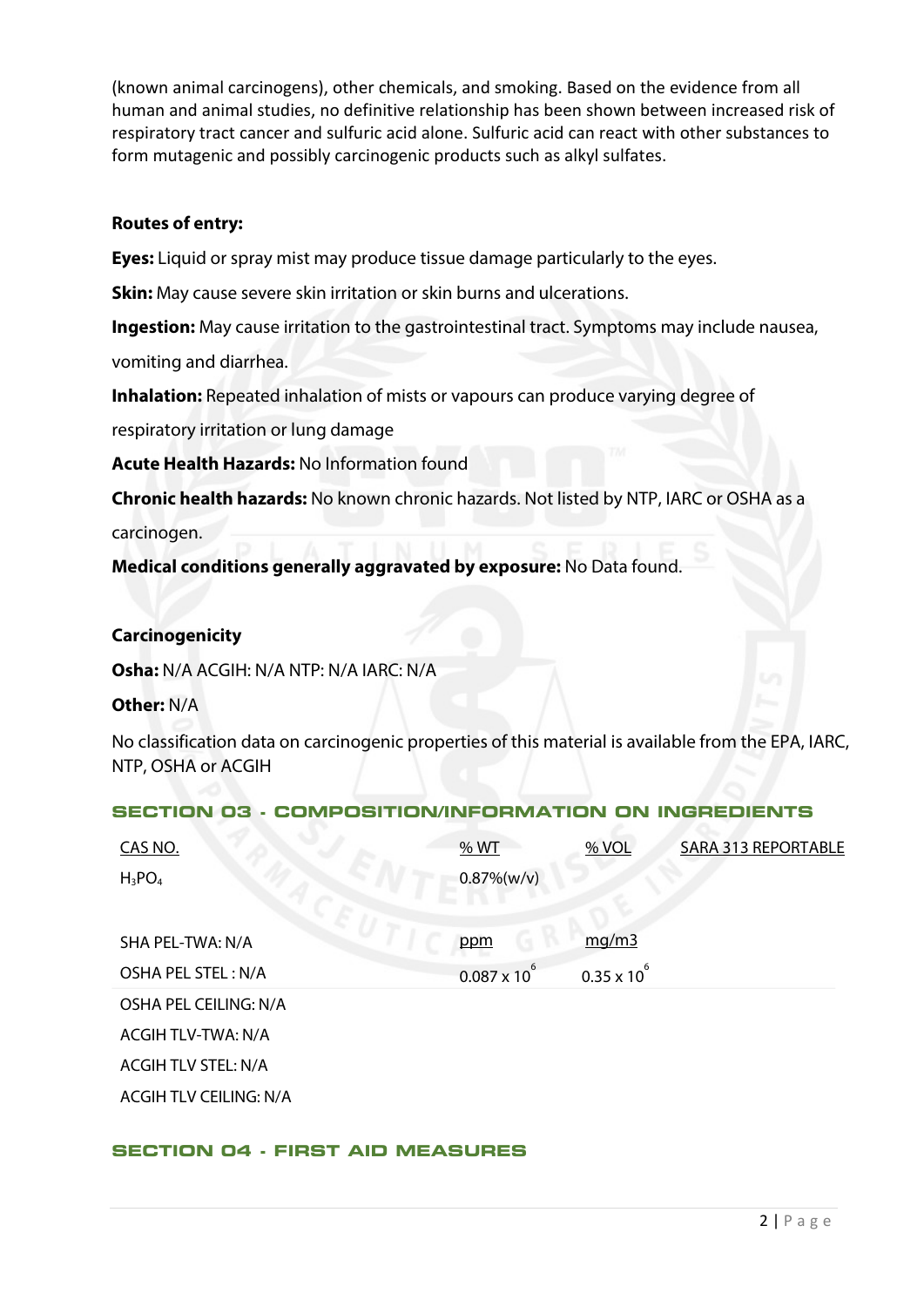**EYES:** Immediately flush eyes with plenty of water for at least 30 minutes or longer, keeping eyelids open, continue to flush if possible while being transported to medical care. **SKIN:** Immediately flush skin with plenty of water for at least 30 minutes while removing contaminated clothing and shoes. Obtain immediate medical attention, continue to flush, if possible while being transported to medical care.

**INGESTION:** Do not induce vomiting. Quickly transport the person to an emergency care facility. Removal of the substance from the stomach must be done by medical personnel. If tolerated, give no more than 1 cup of milk or water (or 1/2 cup for children) to rinse the mouth and throat and dilute the stomach contents. If spontaneous vomiting does occur, lower the head so that the vomit will not re-enter the mouth and throat. Rinse mouth with water.

## **INHALATION:**

**MINOR INHALATION:** Inhalation of mist may produce irritation of respiratory tract. Loosen tight clothing. Allow to rest in a well ventilated area. Give artificial respiration if breathing has stopped. Obtain immediate medical attention.

**MAJOR INHALATION:** In emergency situations use proper respiratory protection to evacuate affected individuals to a safe area as soon as possible. Loosen tight clothing around the person's neck and waist. Oxygen may be administered if breathing is difficult. If the person is not breathing, perform artificial respiration. Obtain immediate medical attention.

## **NOTES TO PHYSICIANS OR FIRST AID PROVIDERS: Refer to MSDS**

## **SECTION 05 - FIRE FIGHTING MEASURES**

**Flammable limits in air, Upper**: N/A **(% By volume) Lower:** N/A **Flash point:** N/A - F: C: **Method used:** N/A **Autoignition temperature:** N/A - F: C: NFPA Hazard Classification **Health:** N/A Flammability: N/A Reactivity: N/A **Other:** N/A HMIS HAZARD CLASSIFICATION **Health:** N/A Flammability: N/A Reactivity: N/A **Protection:** N/A **Extinguishing media:** Use any means suitable for extinguishing surrounding fire. **Special fire fighting procedures:** When phosphoric acid mists from hot fires may be encountered, self-contained breathing apparatus (SCBA) should be worn. **Unusual fire and explosion hazards:** May react with iron or other metals to generate hydrogen gas, which may present an explosion hazard. **Hazardous decomposition products:** When heated to decomposition it emits highly corrosive fumes.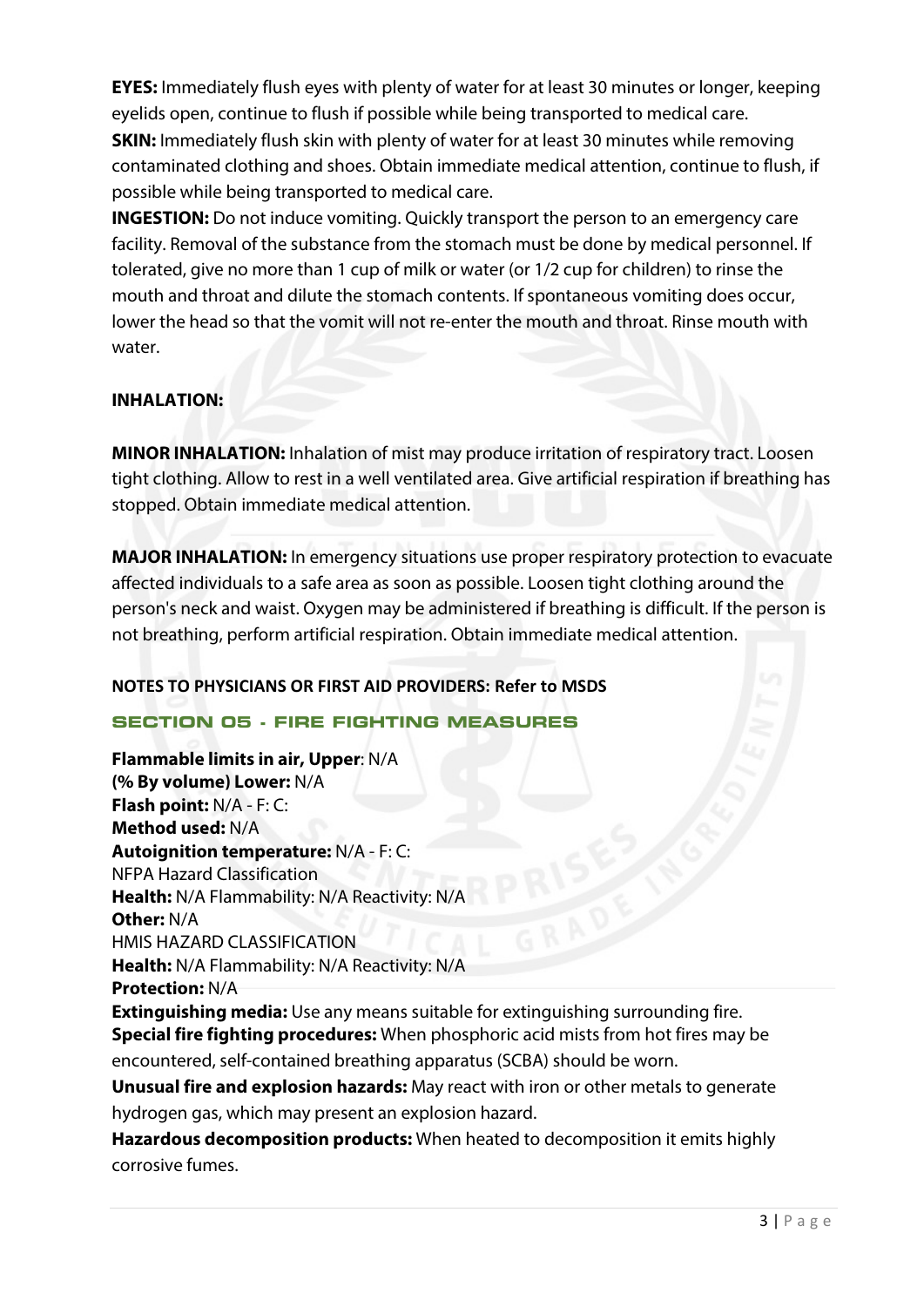#### **SECTION 06 - ACCIDENTAL RELEASE MEASURES**

ACCIDENTAL RELEASE MEASURES:

**SMALL SPILL:** Absorb with an inert dry material and place in an appropriate waste disposal container. Neutralize the residue with sodium carbonate or crushed limestone.

**LARGE SPILL:** Corrosive liquid. Avoid contact with spilled material. Stop leak if without risk. Absorb with dry earth, sand or other non-combustible material. Dike, if needed, to prevent entry into sewers, or confined areas. Call for assistance on disposal. Neutralize the residue with sodium carbonate or crushed limestone.

## **SECTION 07 - HANDLING AND STORAGE**

When unloading a rail car always open vent valve on top of rail car before opening dome and let sit an adequate amount of time to mitigate possible exposure to any off gas of chlorine. Always wear proper protective equipment. Avoid storage and/or transfer in tanks, lines and other equipment constructed or materials not specifically designed and approved for phosphoric acid service. Avoid freezing weather below  $1^{\circ}$ F. Have adequate first aid water available.

#### **SECTION 08 - EXPOSURE CONTROLS/PERSONAL PROTECTION**

#### **Engineering controls:** N/A

**Ventilation :** A system of local and/or general exhaust is recommended to keep employee exposures as low as possible. Local exhaust ventilation is generally preferred because it can control the emissions of the contaminant at its source, preventing dispersion of it into the general work area. Please refer to the ACGIH document, *Industrial Ventilation, A Manual of Recommended Practices*, most recent edition, for details.

**Respiratory protection:** Approved respirators suitable for protection against acid mists and vapors. Not required for normal work procedures, but if misting occurs and always during unloading, use a high efficiency particulate respirator or self-contained breathing apparatus, with a full face shield when exposed above the TLV. Check with respirator manufacturer to determine the appropriate type of equipment for a given application.

**Eye protection:** Tight sealing splash proof goggles . Maintain eye wash fountain and quickdrench facilities in work area.

**Skin protection:** Wear protective gloves and clean body-covering clothing. **Other protective clothing or equipment:** N/A **Work hygienic practices:** Please refer to State And Federal regulations **Exposure guidelines:** No exposure guidelines have been set for this product.

**SECTION 8 NOTES:** PERSONAL PROTECTION IN CASE OF LARGE RELEASE EXPOSURE LIMITS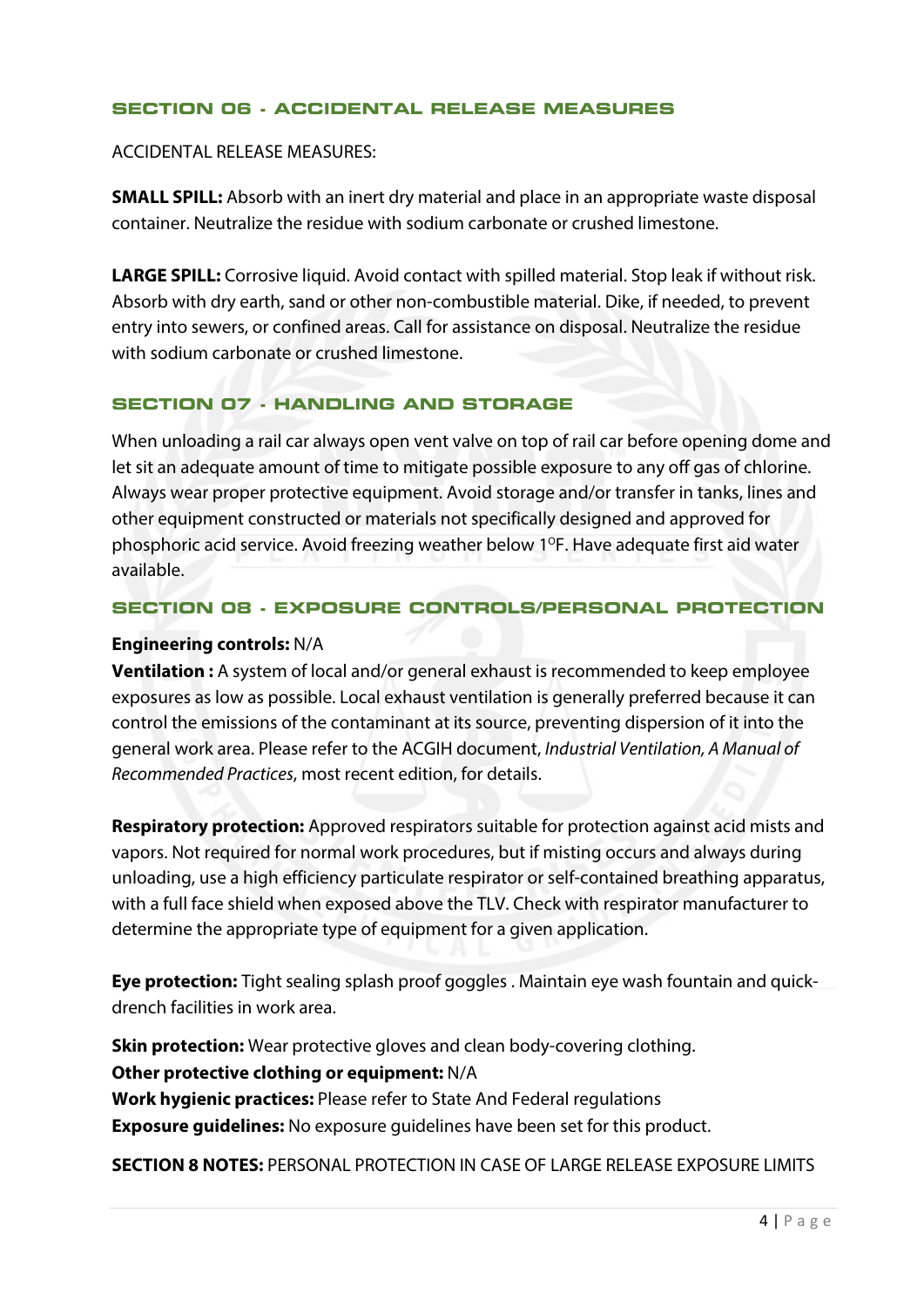In the event of possible exposure to high concentrations of mists, or work which may require contact with liquid acid or acid residues, use a fully impervious EPA Level C chemical protective suit or better. The use of a full face piece respirator with P-100 filter cartridges is recommended to prevent overexposure by inhalation. For U.S. work sites where respiratory protection is required, ensure that a respiratory protection program meeting 29 CFR 1910.134 is in place.

## **SECTION 09 - PHYSICAL AND CHEMICAL PROPERTIES**

**Appearance:** Yellow **Odour:** Odorless **Physical state:** liquid **ph as supplied:** 0.5 ph **ph (other): Boiling point:** f: 212 c: 100 **Melting point:** f: n/a c: n/a **Freezing point:** f: 32 **C: 0 Vapor pressure (mmHg):**  @ F: N/A  $\mathsf{C}^{\mathsf{C}}$ **Vapor density (air = 1):** n/a @ f: c: **Specific gravity (h2o = 1):** 8.817 x10<sup>-3</sup> @ f: 77 c:25 **Evaporation rate:** basis (=1): **Solubility in water: Percent solids by weight: Percent volatile:** by wt/ by vol @ f: c: **Volatile organic compounds (voc): With water:** lbs/gal **Without water:** lbs/gal **Molecular weight:** 97.994 **Viscosity:** @ f: c:

## **SECTION 10 - STABILITY AND REACTIVITY**

**Stability:** stable under ordinary conditions of use and storage **Conditions to avoid (stability):** Avoid contact with strong alkalies or metals other than certain stainless steels.

**Incompatibility (material to avoid):** Reacts violently with strong alkalies producing heat. Contact with many metals may result in severe corrosion attack of the metal and liberation of hydrogen gas.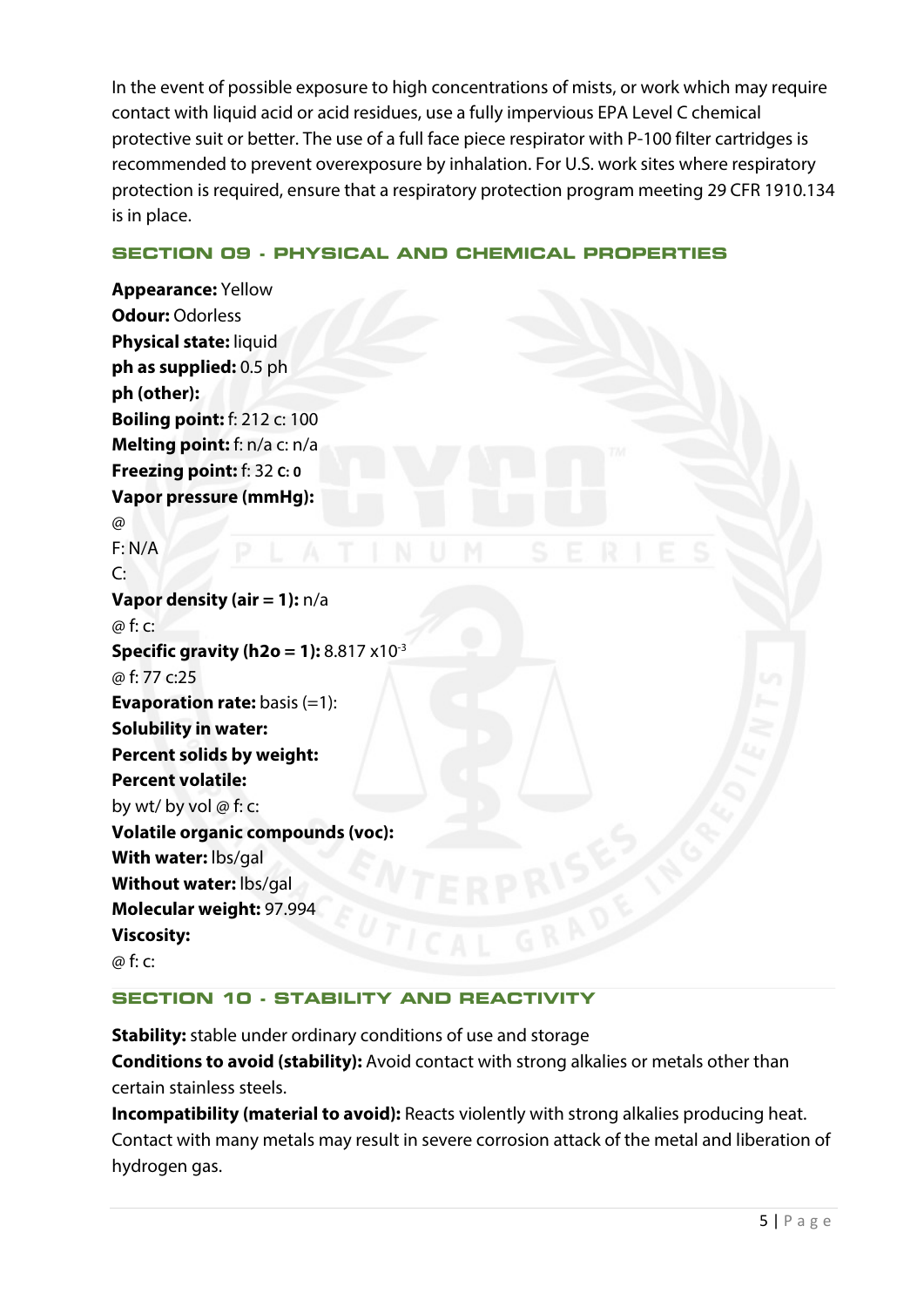**Hazardous decomposition or by-products:** High temperatures will liberate phosphorus oxides.

**Hazardous polymerization:** no hazardous polymerization data found.

**Conditions to avoid (polymerization):** n/a

## **SECTION 11 - TOXICOLOGICAL INFORMATION**

Acute oral LD50: 1,530 mg/kg rat Acute inhalation LC50: 61mg/m3 as P2O5, guinea pig; 271mg/m3 as P2O5, mouse; 1217mg/m3 as P2O5, rat; 1689mg/m3 as P2O5 as P2O5, rabbit Acute eye irritation, OECD 405 protocol: not irritating at <17% solution, severe irritation at higher concentrations Acute dermal toxicity, LD50: >1,260 mg/kg, rabbit, 85% solution; >3,160 rabbit, 75% so ln Ecotoxicity: Acute toxicity to fish, bluegill sunfish, 96hr LC50 = pH 3.0-3.5 Acute toxicity to invertebrates, Daphnia, 12 hr EC50 = pH 4.1-4.6

## **SECTION 12 - ECOLOGICAL INFORMATION**

### **Ecotoxicity:**

Corrosive to skin and eyes on contact. May cause burns to mouth, throat and stomach. May cause corneal opacity. May be harmful to fish, livestock, and wildlife.

**Aquatic/Marine Toxicity:** Harmful to fish and other water organisms if pH drops below 5. Highly soluble. Will disperse with current. Release to watercourses may cause effects down stream from the point of release. Provides a source of phosphate nutrient which can promote algal growth in waterways. Rapid algal growth may result in eutrophication of waterways (oxygen depletion from decomposition of decaying plant matter), reducing the viability of waterways for other organisms . U.S. D.O.T.: This material is NOT listed as a Marine pollutant. Non-toxic for humans or animals.

**Environmental Fate***:* No Data found

## **SECTION 13 - DISPOSAL CONSIDERATIONS**

**Waste Disposal Method:** Whatever cannot be saved for recovery or recycling should be managed in an appropriate and approved waste disposal facility. Processing, use or contamination of this product may change the waste management options. State and local disposal regulations may differ from federal disposal regulations. Dispose of container and unused contents in accordance with federal, state and local requirements.

## **RCRA** hazard class: N/A

**Section 13 Notes:** Do not use this container for any other purpose. Triple rinse containers, then offer the container for recycling, reconditioning, or puncture top, sides and bottom and dispose of in landfill in accordance with your local government regulations.

## **SECTION 14 - TRANSPORT INFORMATION**

## **U.S. department of transportation not regulated**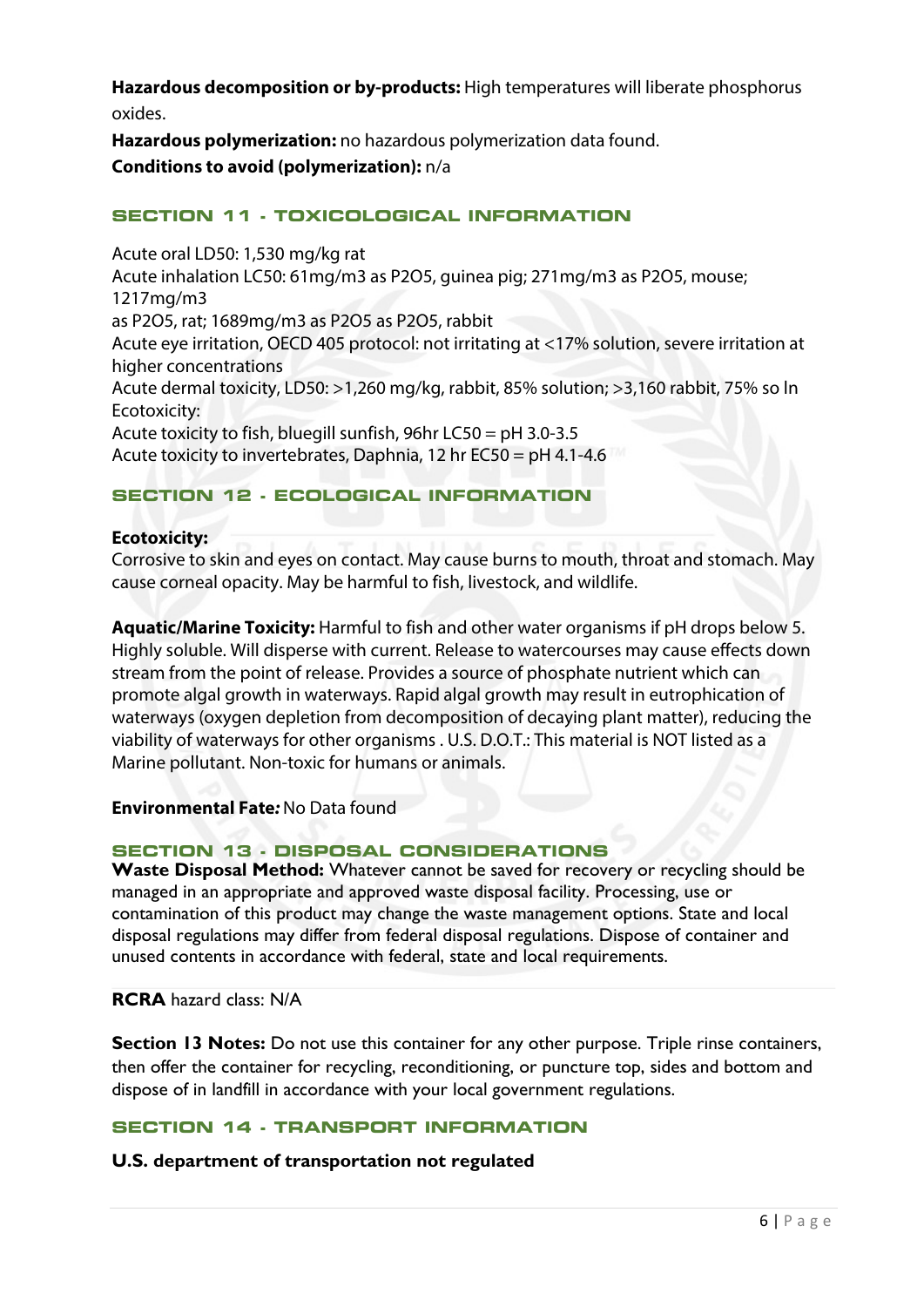**Proper shipping name:** Phosphoric Acid PIN #: UN1805 PGIII Hazard class: **TDG CLASS 8:** Corrosive liquid. ID number: Packing group: Label statement:

#### **Water transportation not regulated**

**Proper shipping name: Phosphoric Acid PIN #: UN1805 PGIII** Hazard class: **TDG CLASS 8:** Corrosive liquid. TD number: Packing group: Label statements:

#### **Air transportation not regulated**

Proper shipping name: Phosphoric Acid PIN #: UN1805 PGIII Hazard class: **TDG CLASS 8:** Corrosive liquid. ID number: Packing group: Label statements:

Special Provisions For Transport : A7,IB3,IP3,N34,T4,TP1

#### **SECTION 15 - REGULATORY INFORMATION**

**CANADIAN ENVIRONMENTAL PROTECTION ACT (CEPA):** This product is on the Domestic Substances List (DSL), and acceptable for use under the provisions of CEPA. **OSHA:** Hazardous by definition of Hazard Communication Standard (29 CFR 1910.1200). **TSCA (Toxic Substance Control Act):** This product is listed on the TSCA Inventory. **SARA TITLE III:** 

#### **1. EHS (EXTREMELY HAZARDOUS SUBSTANCES) LIST:** Not Listed

CERCLA HAZARDOUS SUBSTANCES and REPORTABLE QUANTITIES: Listed (EPA, 1996) 1. Statutory RQ (Reportable Quantity): 5000 pounds. The statutory source for designation of this hazardous substance under CERCLA is CWA Section 311(b)4.

2. Final RQ (Reportable Quantity): 5000 pounds (2270 kilograms); Final RQ Category: D

**CALIFORNIA PROPOSITION 65:** The following statement is made in order to comply with the California Safe Drinking Water and Toxic Enforcement Act of 1986 (CA Health and Safety  $Code$  Sec 25249.6) $\cdot$ 

This product contains the following chemical known to the State of California to cause cancer - strong inorganic acid mists containing sulfuric acid.

This product has been classified in accordance with the hazard criteria of the Controlled Products Regulations and the MSDS contains all of the information required by the Controlled Products Regulations.

#### **SECTION 16 - OTHER INFORMATION**